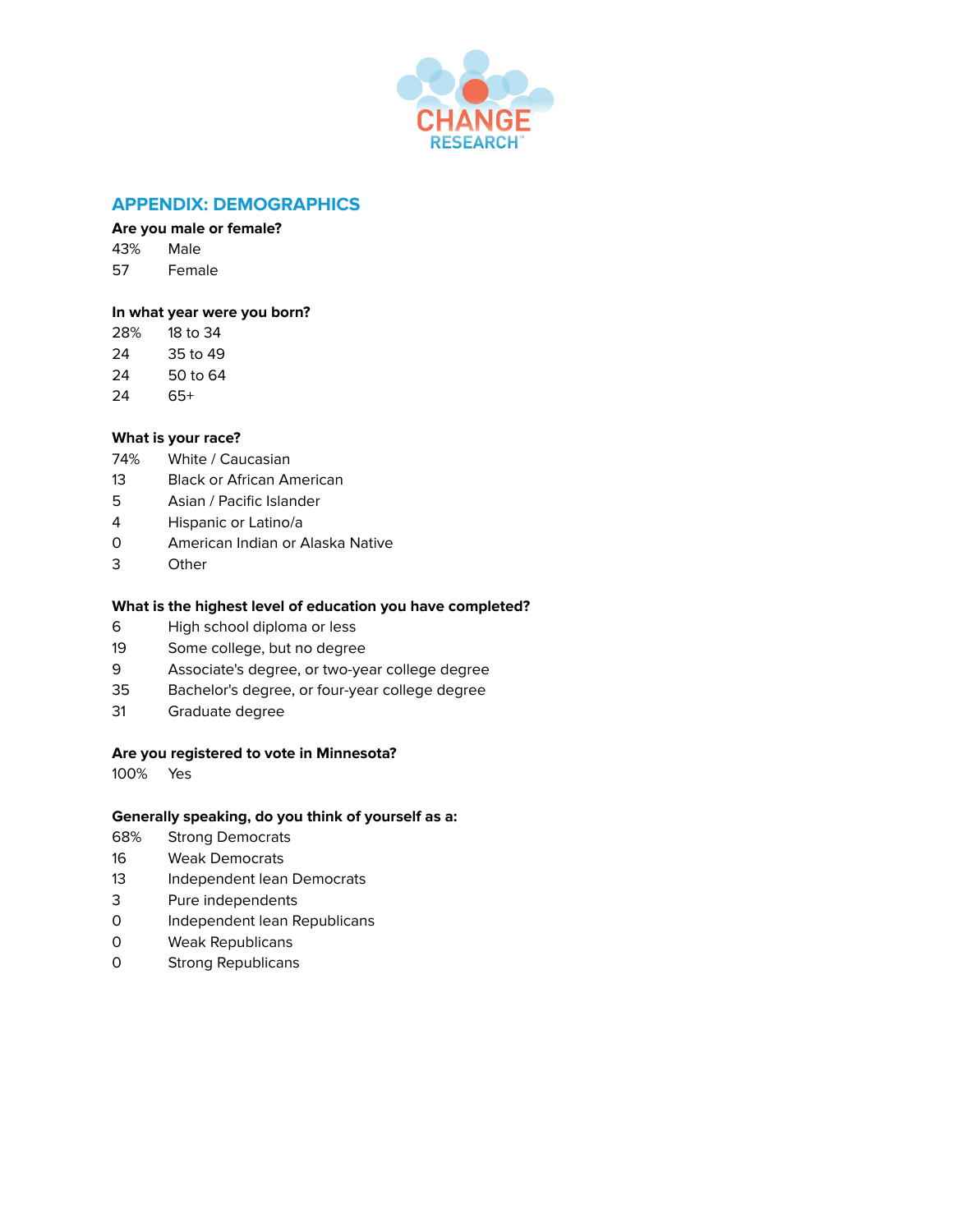

#### Do you plan to vote in the August 9 primary election for Congress, state offices, and other local offices?

- 77% Yes, definitely
- Yes, probably
- Maybe (50-50)
- No, probably not
- No, definitely not

#### **In August, do you think you will most likely:**

100% Vote in the Democratic-Farmer-Labor primary

## How motivated are you to vote in the DFL primary election in August on a scale from 0 to 10, where 0 **means you are not motivated at all and 10 means you are extremely motivated?**

- 0% 0 Not motivated at all 1
- 2
- 3
- 4
- 5
- 6
- 
- 7
- 8
- 9
- 10 Extremely motivated

## How did you vote in the March 2020 primary election for President or for some reason were you unable **to vote?**

- 52% Joe Biden
- Bernie Sanders
- Elizabeth Warren
- Michael Bloomberg
- Amy Klobuchar
- 2 A different candidate<br>3 Don't remember
- Don't remember
- Did not vote in the 2020 Democratic presidential primary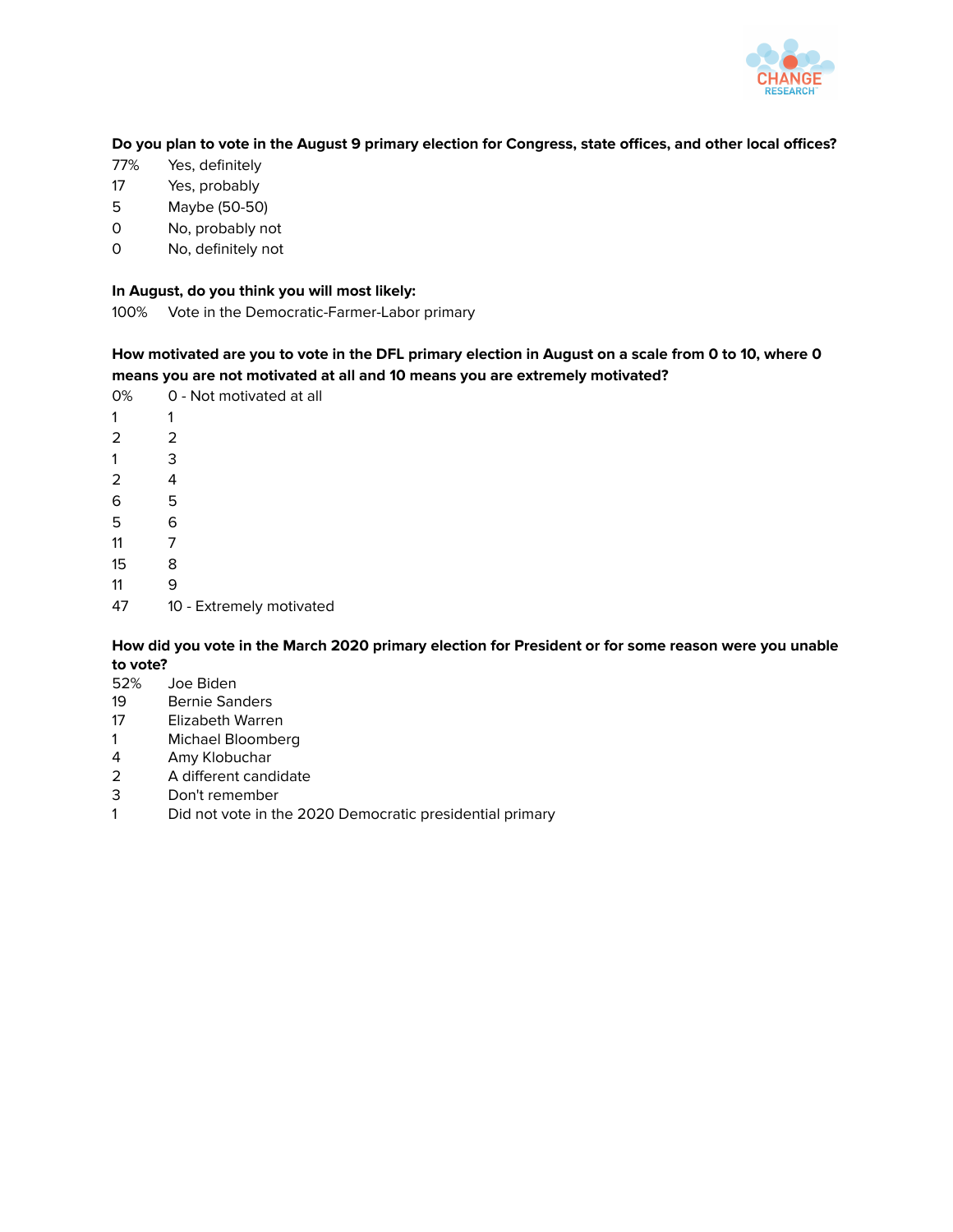

# **APPENDIX: METHODOLOGY**

Change Research surveyed 754 likely Democratic-Farmer-Labor (DFL) primary election voters in Minnesota's 5th congressional district, May 27-June 3, 2022. We used the following sources to recruit respondents:

- *●* targeted advertisements on Facebook
- *●* text messages sent, via the Switchboard platform, to cell phone numbers listed on the voter file for individuals who qualified for the survey's sample universe, based on their voter file data

Regardless of which of these sources a respondent came from, they were directed to a survey hosted on Surveymonkey's website.

Ads placed on social media targeted likely DFL primary election voters in Minnesota's 5th congressional district. Those who indicated that they were not registered to vote in Minnesota's 5th district were terminated. As the survey fielded, Change Research used dynamic online sampling: adjusting ad budgets, lowering budgets for ads targeting groups that were overrepresented and raising budgets for ads targeting groups that were underrepresented, so that the final sample was roughly representative of the population of likely voters across different groups. The survey was conducted in English.

The survey was conducted on behalf of Ilhan for Congress and conducted online by Change Research. Post-stratification weighting was performed on age, sex, race/ethnicity, education, and past vote choice. Weighting parameters were based on the demographic composition of likely 2022 DFL primary election voters, based on probabilistic turnout scores [provided](https://drive.google.com/file/d/1nAJ0YN0Pdz3UVUSDvt0Fd1Cd-qngcq4E/view) by Deck. These scores incorporate past vote history and demographic factors, as well as environmental factors including media coverage, fundraising numbers, and candidate demographics.

The modeled margin of error\* for this survey is 3.9%, which uses effective sample sizes\*\* that adjust for the design effect of weighting.

\* We adopt The Pew Research Center's convention for the term "modeled margin of error"(1) (mMOE) to indicate that our surveys are not simple random samples in the pure sense, similar to any survey that has either non-response bias or for which the general population was not invited at random. A common, if imperfect, convention for reporting survey results is to use a single, survey-level mMOE based on a normal approximation. This is a poor approximation for proportion estimates close to 0 or 1. However, it is a useful communication tool in many settings and is reasonable in places where the proportion of interest is close to 50%. We report this normal approximation for our surveys assuming a proportion estimate of 50%.

\*\* The effective sample size adjusts for the weighting applied to respondents, and is calculated using Kish's approximation (2).

## (1)

<https://www.pewresearch.org/methods/2018/01/26/for-weighting-online-opt-in-samples-what-matters-most/>

(2) Kish, Leslie. Survey Sampling, 1965.

For more information, contact Betsy App at [betsy@changeresearch.com.](mailto:betsy@changeresearch.com)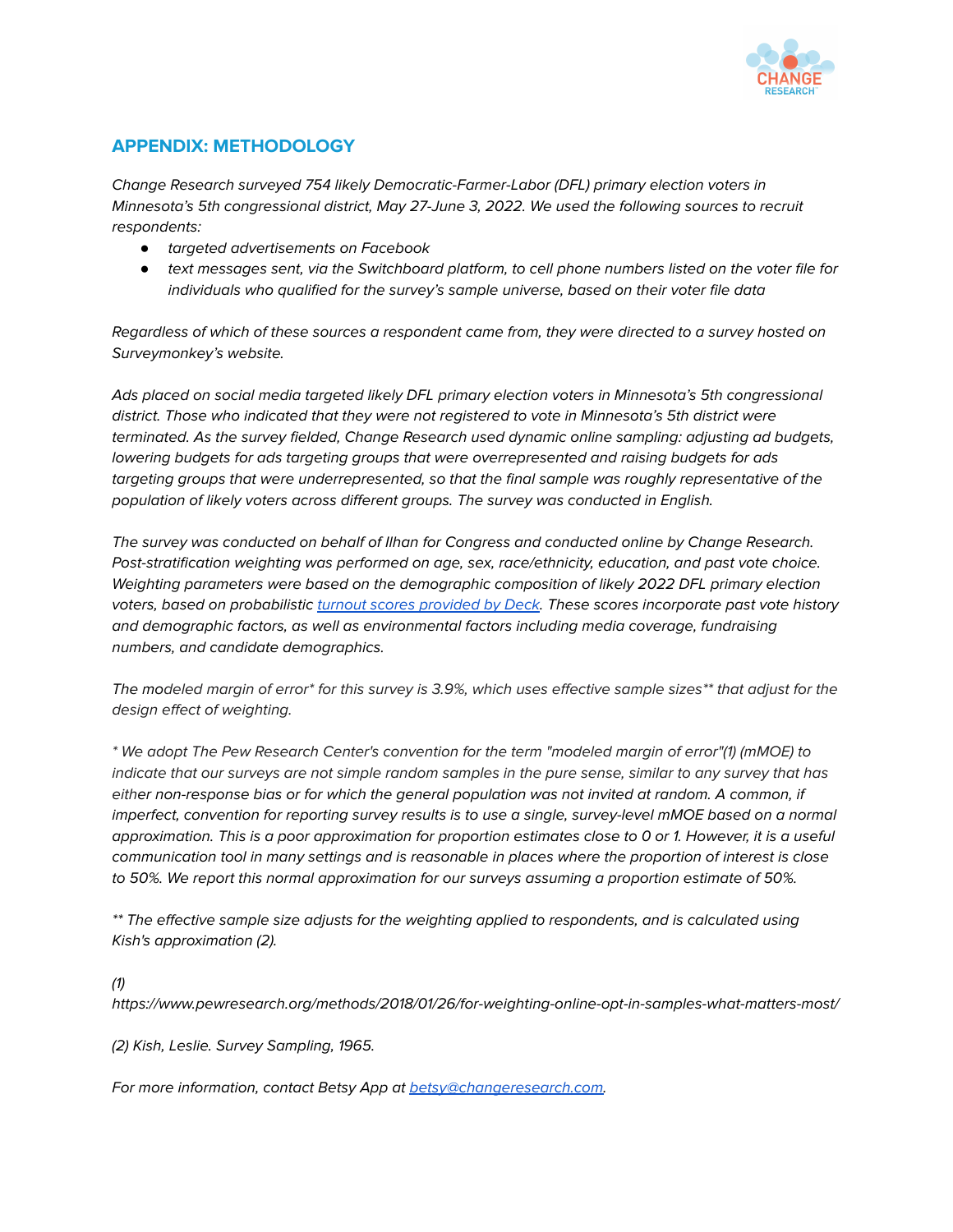

## **REPORTED QUESTIONS**

How did you vote in the 2021 election to replace the Minneapolis Police Department with a Department of Public Safety (Minneapolis Question 2)?

- I voted "Yes"
- I voted "No"
- Not registered/Too young/Ineligible
- Did not vote

How would you say the following things are going? Are they going in the right direction or are they going off on the wrong track? [RANDOMIZE] [Right direction | Somewhere in the middle | Wrong track]

- The United States
- Minnesota
- Minneapolis
- Minnesota's 5th congressional district

What is the most important issue for Congress to address and why? [TEXT BOX]

Which THREE of the following issues are the most important for Congress to address? [RANDOMIZE]

- *●* The economy & job creation
- *●* Health care costs
- *●* Protecting the right to vote
- *●* Reigning in corporate greed
- *●* Crime & public safety
- *●* Climate change & coastal environment
- *●* Gun violence prevention
- *●* Racism & discrimination
- *●* Protecting abortion rights
- *●* Investing in roads, ports, and infrastructure
- *●* Funding childcare and pre-K
- *●* The situation in Ukraine
- Global peace & justice
- Immigration

How favorable are your feelings about each of the following public figures? [RANDOMIZE] [Very favorable | Somewhat favorable | Neutral | Somewhat unfavorable | Very unfavorable | Never heard of them]

- *●* Donald Trump
- *●* Joe Biden
- *●* Tim Walz
- *●* Keith Ellison
- *●* Ilhan Omar
- *●* Don Samuels
- *●* Amy Klobuchar
- *●* Tina Smith
- *●* Bernie Sanders
- *●* Elizabeth Warren
- Jacob Frey